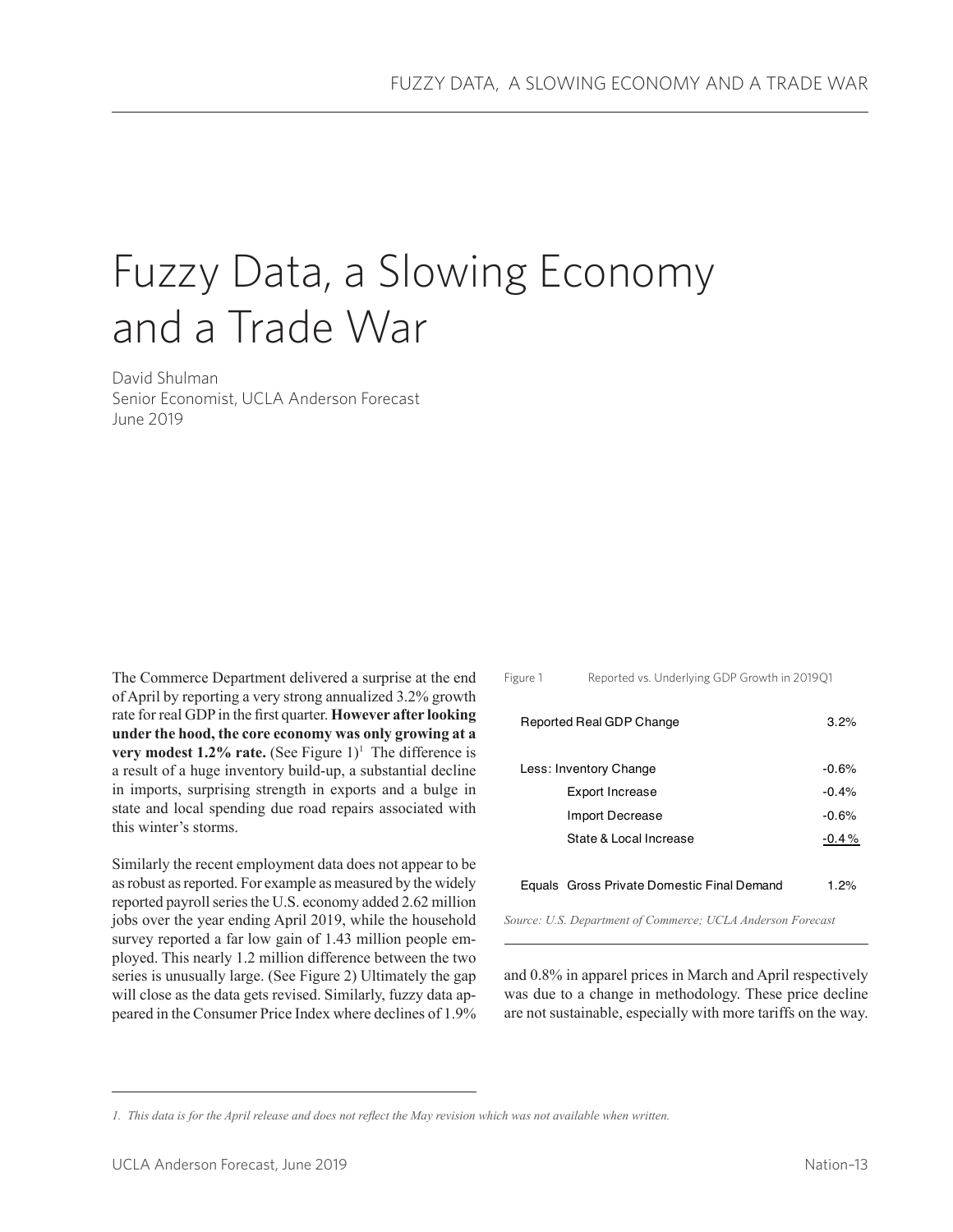

As a result of the data issues mentioned above we are essentially maintaining our forecast calling for a 3-2-1 economy where growth on a fourth quarter to fourth quarter basis was reported at 3.1% in 2018 and is forecast to be 2.1% and 1.4% in 2019 and 2020, respectively. For 2021 we are forecasting a rebound to 2.1%. (See Figure 3) **It is important to note that when the economy slows to 1% growth the risk of a recession become very real with the second half of 2020 being problematic.**

In this slowing environment employment growth will rapidly decelerate from the monthly run rate of 220,000 jobs a month in the year ending in April to about 130,000 a month in the second half and about 50,000 a month in 2020. (See Figure 4) Simply put we tend to believe that the household series mentioned above is telling the right story where over the past 12 months employment growth averaged 120,000 a month. Given our view that the economy is slowing it appears that the unemployment rate will bottom out at April's



*Sources: U.S. Department of Commerce; UCLA Anderson Forecast*



*Sources: U.S. Bureau of Labor Statistics and UCLA Anderson Forecast*

Figure 2 Annual Change in Payroll Employement vs. Household Employment, April 2014-April 2019, Monthly Data, in Thousands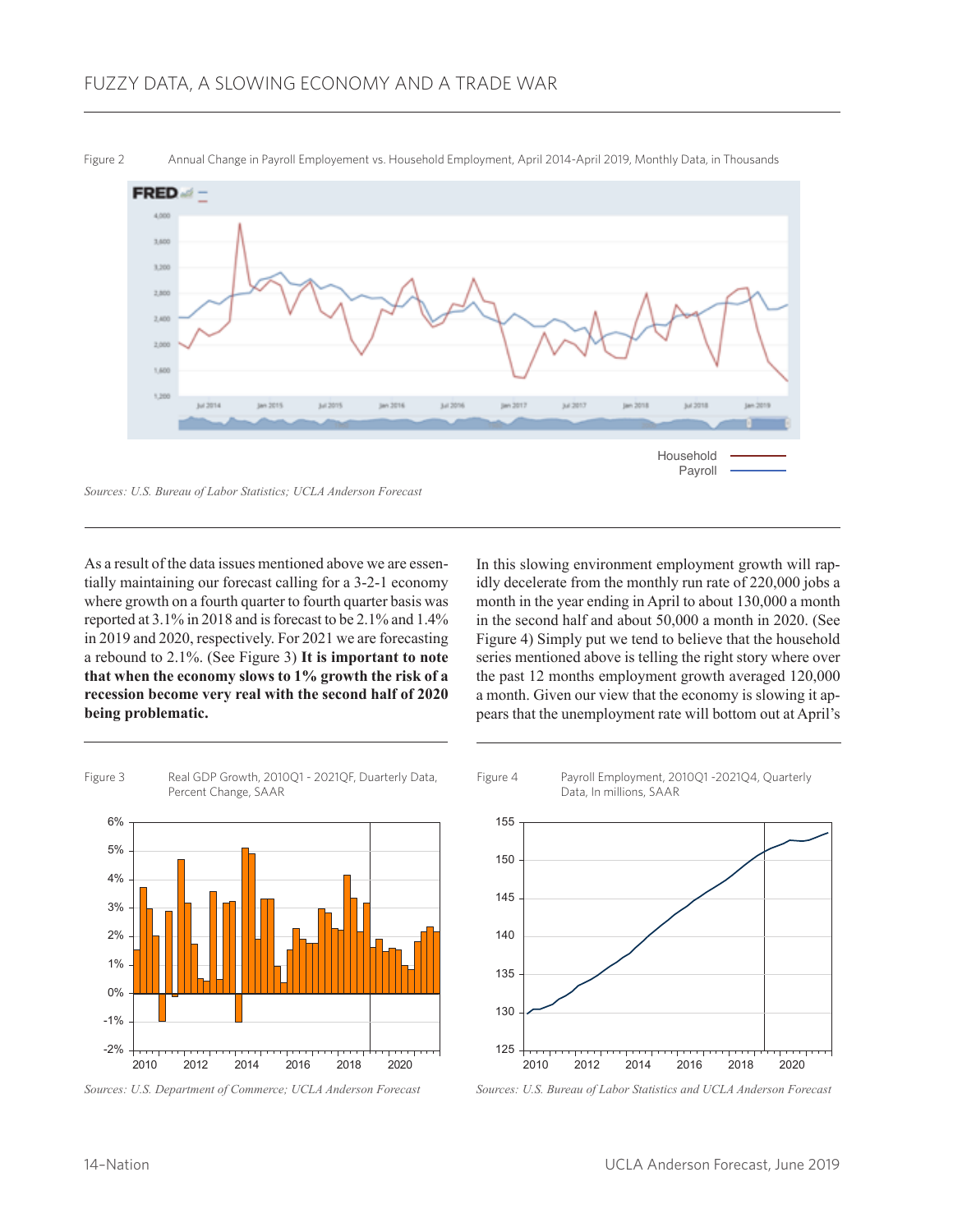





*Sources: U.S. Bureau of Labor Statistics and UCLA Anderson Forecast*



3.6% level and remain there for about a year before rising to 4% in late 2020 or early 2021. (See Figure 5)

### The Fed, Trump and Interest Rates

With his call for the Fed to lower interest rates by 100 basis points at a time when the economy is booming, President Trump declared war on the Fed. President Trump escalated by preparing to nominate to unqualified nominees, Stephen Moore and Herman Cain, to the Fed's board of governors. Fortunately those candidacies failed, but for personal, not professional reasons. His next choices likely will not have the personal difficulties of Moore and Cain, but would do his bidding just as well. This is not to say that the Fed board does not deserve a diversity of opinion, but its members should largely be independent of the White House as Trump's earlier appointees of Jerome Powell and Richard Clarida are.

Nonetheless with inflation remaining benign, the Fed is on track to keep interest rates where they are and there seems to be a willingness to let the economy run "hot" for a while. Thus we are forecasting that the Fed Funds rate will remain at its 2.375% midpoint until the middle of 2020 with a total 50 basis points of rate cuts will take place as the central bank responds to a slowing economy. (Figure 6)

In the environment we envision long term interest rates as measured by the 10-Year U.S. Treasury bond will remain range bound between 2.3% - 2.8% through 2020, a far cry from our earlier forecasts.

Fed policy will be buttressed by inflation remaining somewhat above two percent as measure by the Consumer Price Index and at their target 2% for the price indices associated with GDP accounting. (Figure 7) Although wage compensa-



*Sources: Bureau of Labor Statistics and UCLA Anderson Forecast*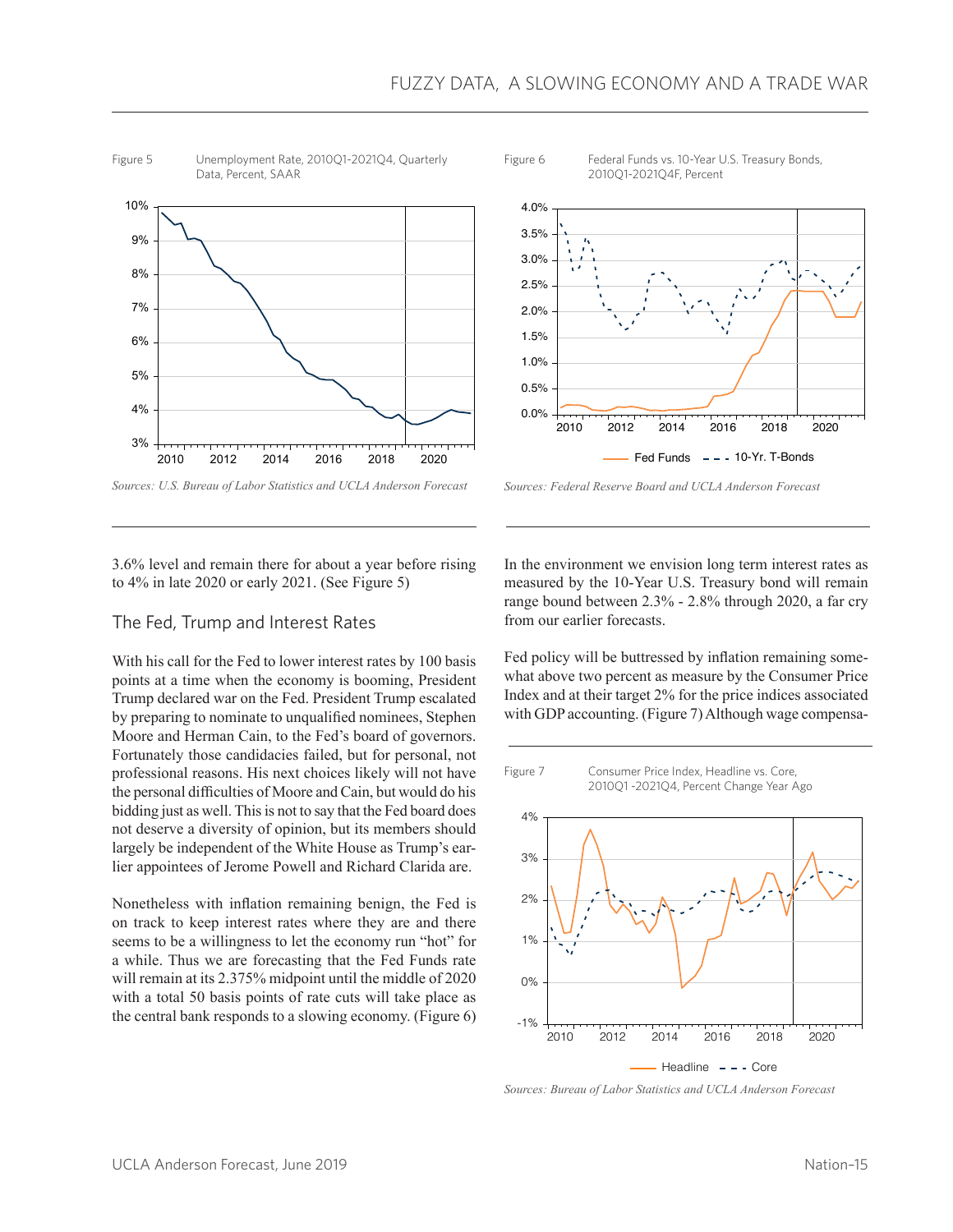

Figure 8 Employee Compensation, 2010Q1- 2021Q4, Percent Change Year Ago

Figure 9 Real Net Exports, 2010Q1 -2021Q4, Quarterly Data, In \$billion, SAAR



*Sources: U.S. Department of Commerce and UCLA Anderson Forecast*

tion gains will rally from the current 3% to just under 4%, it will not set off inflationary alarms. In fact those gains will be welcomed. (See Figure 8)

## Trade WAR

With trade tensions with China going up and down like a yo-yo it is difficult to forecast what form the final policy will take on. But make no mistake, increasing the tariff from 10% to 25% on \$200 billion worth of Chinese imports is not a policy that will enhance economic growth. To be sure there are real trade issues with China, but using artillery instead of a rifle will only make matter worse. **Put simply tariffs act like grains of sand in the gears of commerce.** Output is reduced and prices rise, not a good thing. Remember a tariff is a tax on American consumers and as such is contractionary. And as China retaliates it becomes the stuff that global slumps are made of. Moreover adding insult to injury the successor to NAFTA the U.S.-Canada-Mexico Agreement (USMCA) looks like it is about to implode.

What the Administration doesn't seem to understand that the overall trade deficit is not a matter of the trade balance with individual countries, but rather reflects the imbalance between domestic consumption and domestic production. A nation that consumes more than it produced imports the balance. Hence real net exports will exceed \$900 billion this year and approach a trillion dollars in 2020. (See Figure 9)

The flip-side of the trade deficit is the budget deficit. In a sense the U.S. is using the trade deficit to finance the budget deficit because the offset to a trade deficit is a capital inflow of which part of it is used to purchase government debt. After reach \$873 billion in fiscal 2018, the budget deficit is forecast to rise to \$1.02 trillion, \$1.06 trillion and \$1.1 trillion in 2019, 2020 and 2021, respectively. (See Figure 10)



*Sources: Office of Management and Budget and UCLA Anderson Forecast*